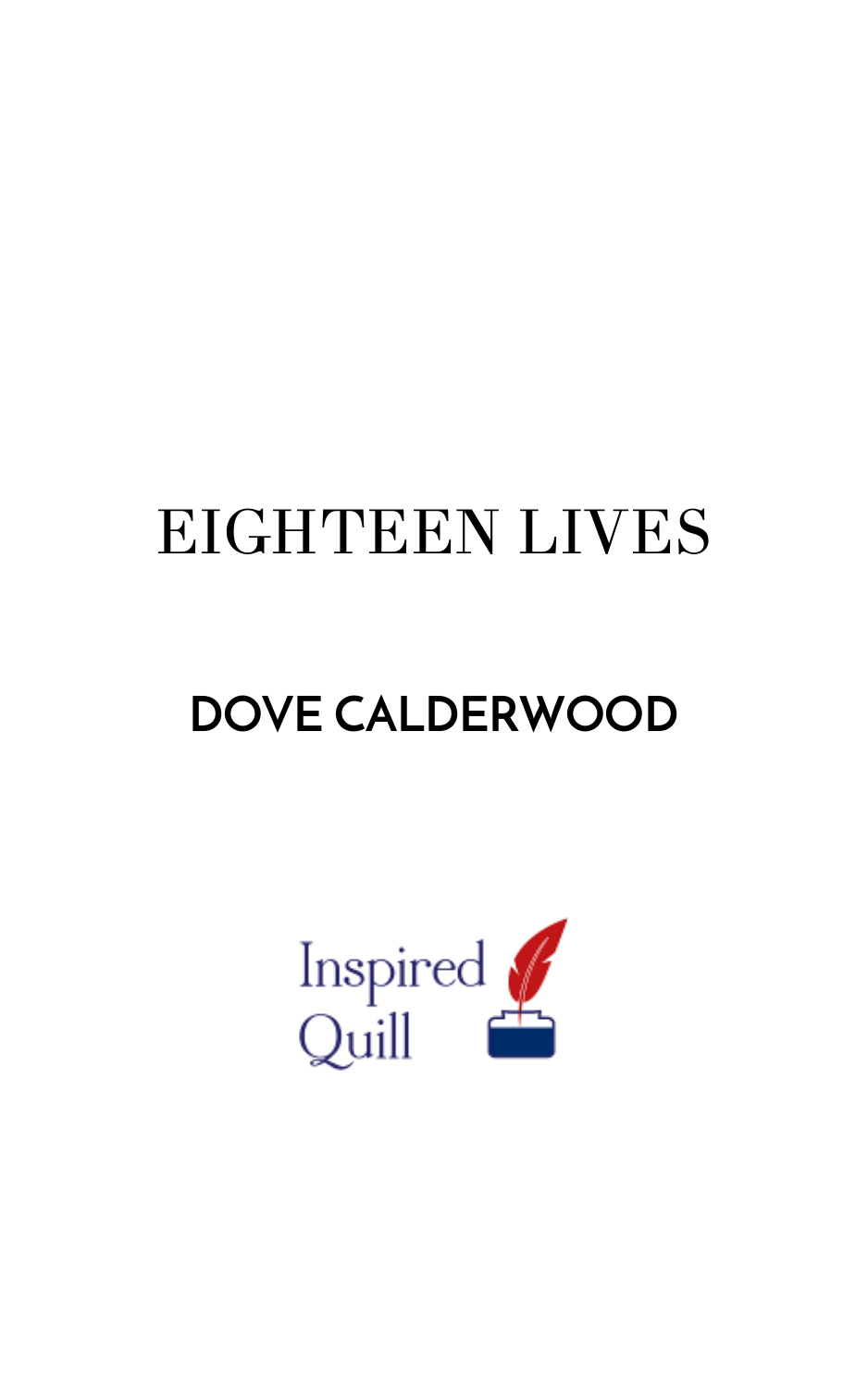## CHAPTER ONE

## *London, England 1700s*

Y SISTER'S BREATH rasped in her small frame. I leaned M <sup>Y SISTER'S BREATH rasped in her small frame. I leaned forward, waiting, praying for the rise of her chest. When</sup> at last it came, my shoulders slumped, and I finally allowed the air trapped in my lungs to escape. Isabel still lived.

Our parents' hushed voices traveled with the draft from the hall, under Isabel's door. They spoke with the town doctor. I doubted they knew I could hear them. Or perhaps they were so desperate it didn't matter who listened.

"Doctor—" My mother's voice cracked. "Doctor, can she—I mean, will…will my daughter live?"

The old wooden floorboards moaned—the doctor shifting his weight? I barely made out his deep sigh. "Isabel appears to have inflammation of the meninges."

Taking a slow, unsteady breath, Mother asked what the strange phrase meant.

The doctor must have set down his bag, the rattling instruments inside created macabre music. "The cause is not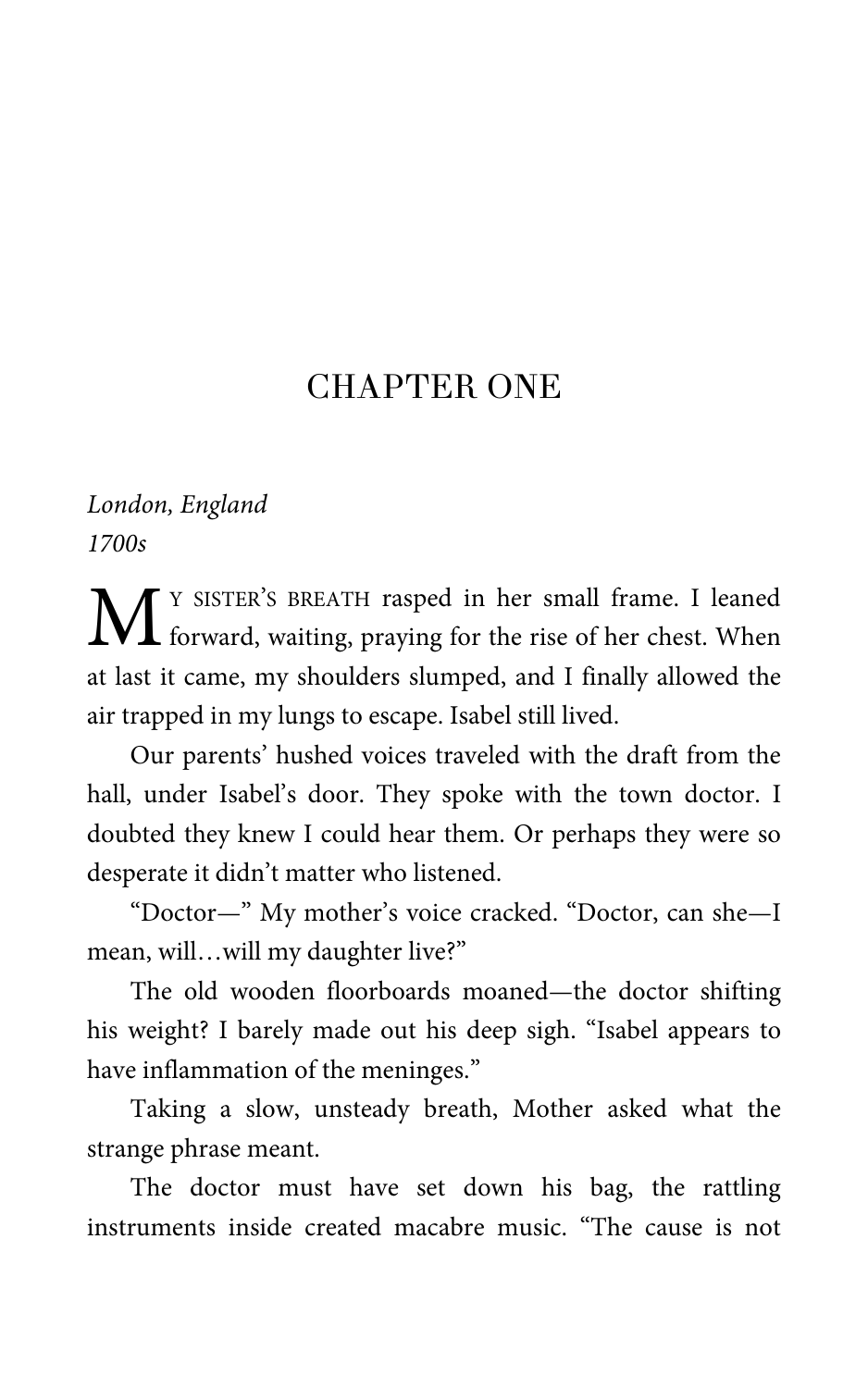known, but what the fates bring for this condition is quite dire, especially for one so young."

Silence smothered the room, save Mother's hiccupping sobs.

My nostrils flared. With my trembling hand tightened into a fist, my fingernails jabbed my palm.

*No …*

At last Father spoke in tear-thickened words, piercing that terrible quiet. "Is there anything we can do to ease her suffering?"

"Your presence by her side until the end is the best medicine. Staying close will comfort the child. Let her know you are there, should she cry out to you. I am sorry."

With that, the doctor's voice stopped. His shuffling footsteps echoed down the hall, and the door closed behind them, snuffing out any hope for Isabel's recovery.

Isabel's decline had happened so fast. Only three days prior, she'd seemed absolutely healthy. The next morning, she rose complaining of a strong pain in her head. By evening, her skin felt blistering hot. One day later, she fell into the deep slumber she now fought.

I brushed strands of damp hair away from my sister's face. Again, she let out a soft groan.

Her pale grey eyes fluttered open—the first time in what felt like days. I gasped, daring to hope, "Isabel?"

"Anna," she moaned, looking up at me through droopy eyelids.

"Is the pain severe?" With misty eyes, I asked, "What can I fetch for you?"

I winced as she coughed. How her face shone with a layer of sweat! "…it's so cold…our quilt… please…"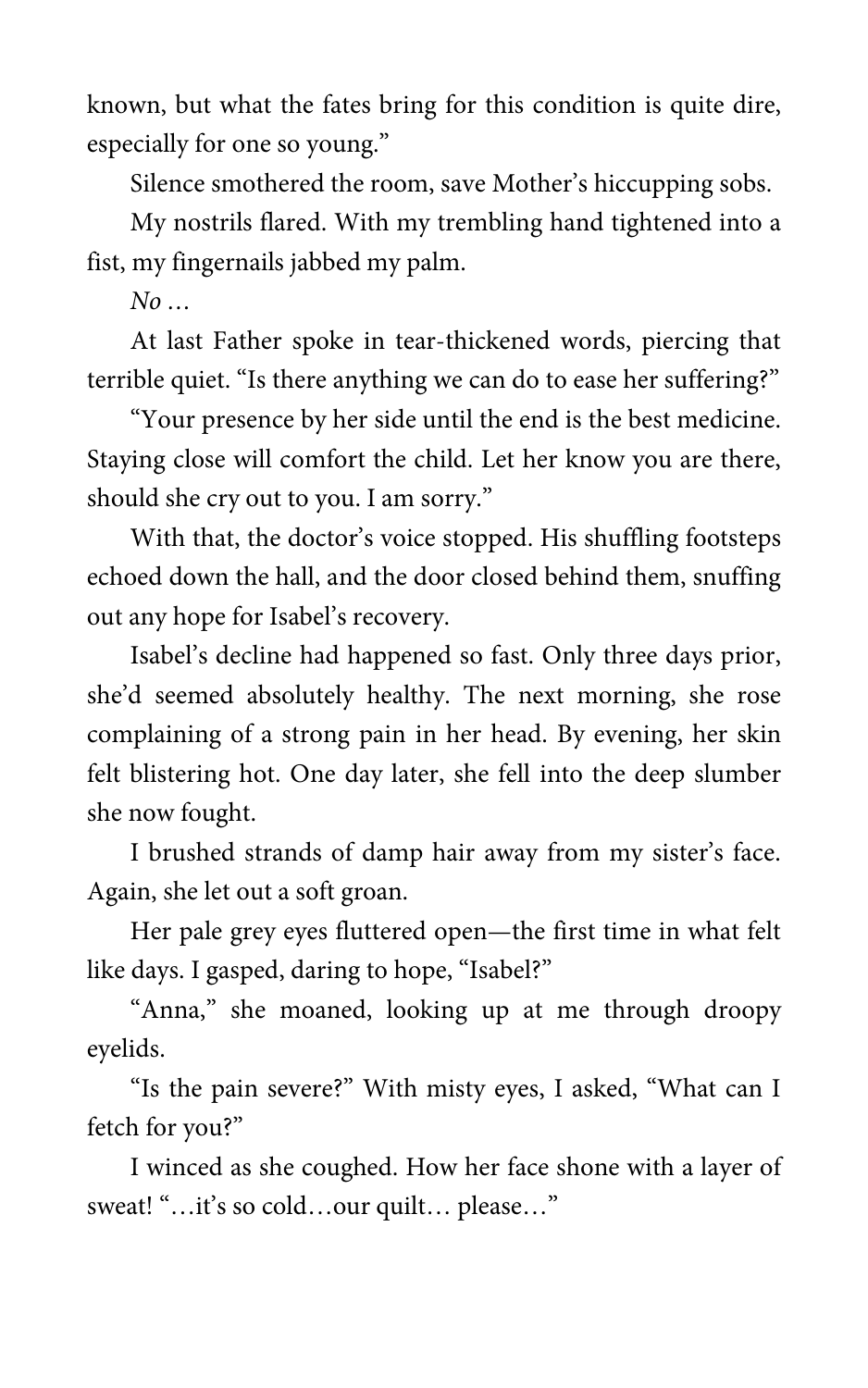As I snatched up the quilt from Isabel's desk across the room, a gentle breeze blew, causing the air to chill. The scent of candle-wax wafted throughout the dim room. Through the casement, the dark haze of evening replaced the afternoon sunlight. Upon my return to her side, my sister's skin shone a ghostly white. Her arms seemed thinner than even the day before. Were I to grip them, my slender fingers would fit snugly around the whole of her upper arms like a mourning band.

With the quilt snugged around her shoulders, I again beseeched our Lord, praying for help. For a moment, I considered calling our parents. But the sight of their youngest in this state, the quilt's colors so bright against her faded pallor… their minds would surely latch onto that image forever.

"Better?" I asked, struggling to hide concern, and guilt at my choice.

"Better." Despite the quilt's aid, Isabel shivered still. "Thank you, Anna," she whimpered, the frailest of smiles lighting her face.

Now, my gaze fell upon the quilt failing to warm my sister. A wave of bittersweet nostalgia swept over me. Sewing felt such a monotonous chore, but Isabel seemed always eager to practice the techniques our mother taught us. She asked every day until I conceded to help her make this silly thing. A breath caught in my chest. In truth, spending time together had made the whole affair much less tortuous.

The room around us blurred with my tears while I ran my fingers over our initials, stitched on the bottom corner of the quilt, a little attempt at being grown in her handiwork. Isabel would make a wonderful seamstress someday, with such an eye for things like that…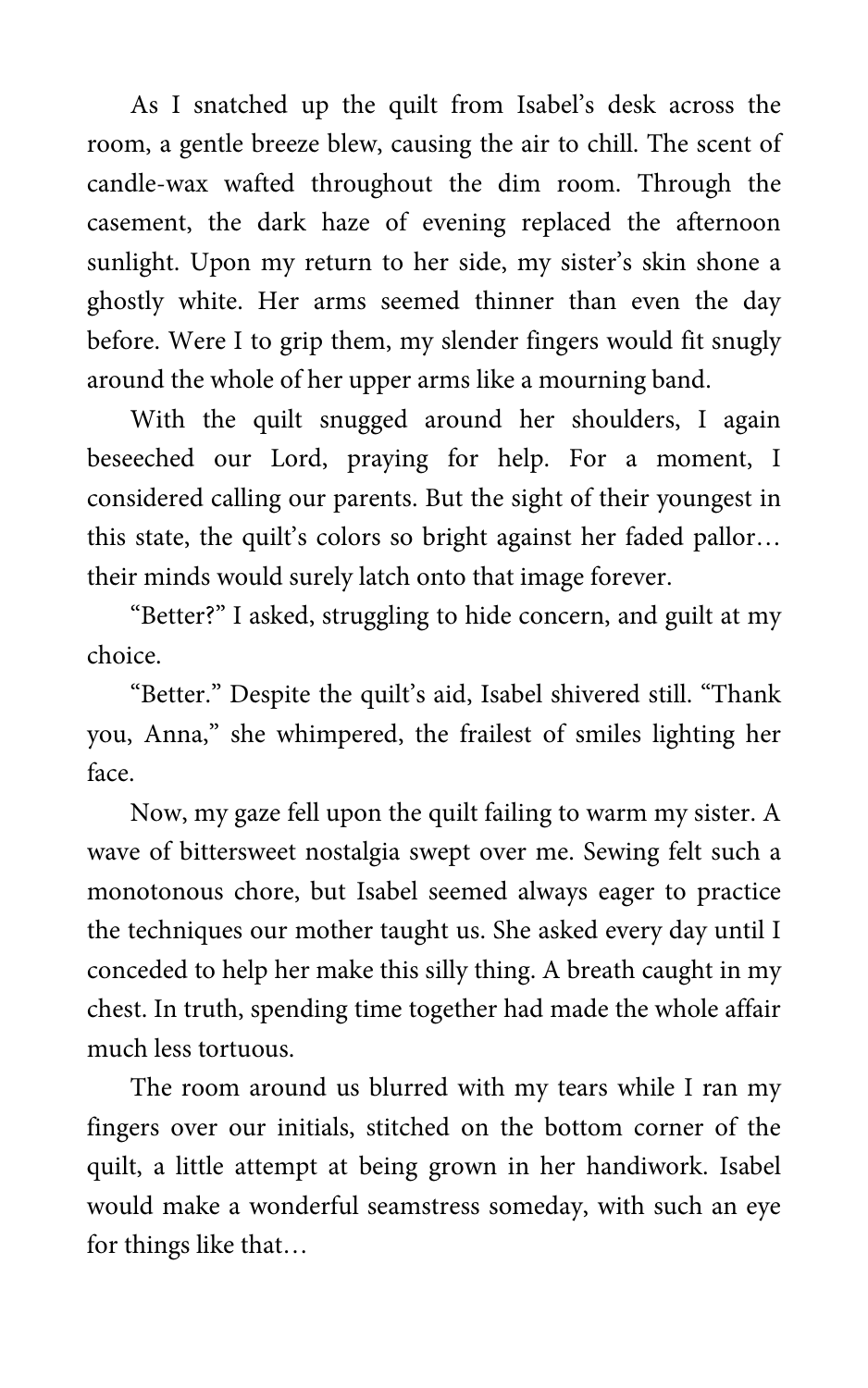Someday.

Yet…the vision of her lying in a cold, dark tomb… gooseflesh crept up my arms. The hairs on my neck prickled and an uncontrolled shiver wracked my body. Suddenly, a frosty burst of air stole up from behind me, brushing at my hair, a glimpse of a grave's chill… We were not alone.

I turned, expecting to see Mother or Father stepping though the door. Instead, a shadow lurked in the room's corner. My entire body trembled as the vague outline of arms reached toward me and disembodied legs stepped forward. This seemed a ghostly presence, its shade not extending across the walls or floor. Instead, it coalesced, and hung, lingering a chair's height above the floorboards.

I spun, searching for the source, but found nothing.

In my peripheral vision, I saw Isabel's eyelids flutter at the change in the room, then slide shut. She sank into the bed, arms limp at her sides.

Instinctively, my hands flew to Isabel's, clutching them tightly.

*No. Not Yet.*

When I turned again, the spectre advanced toward her bedside. My racing pulse caused my command to stutter. "Ccome no closer!" I demanded, "What are you? What do you seek?"

The shadow drifted closer, gesturing. I recoiled despite myself, betraying the horror swelling in me. Any doubt as to the name of this spirit vanished.

I gazed upon Death.

I launched my body forward, covering Isabel's with mine. My arms wrapped around her petite torso, holding her against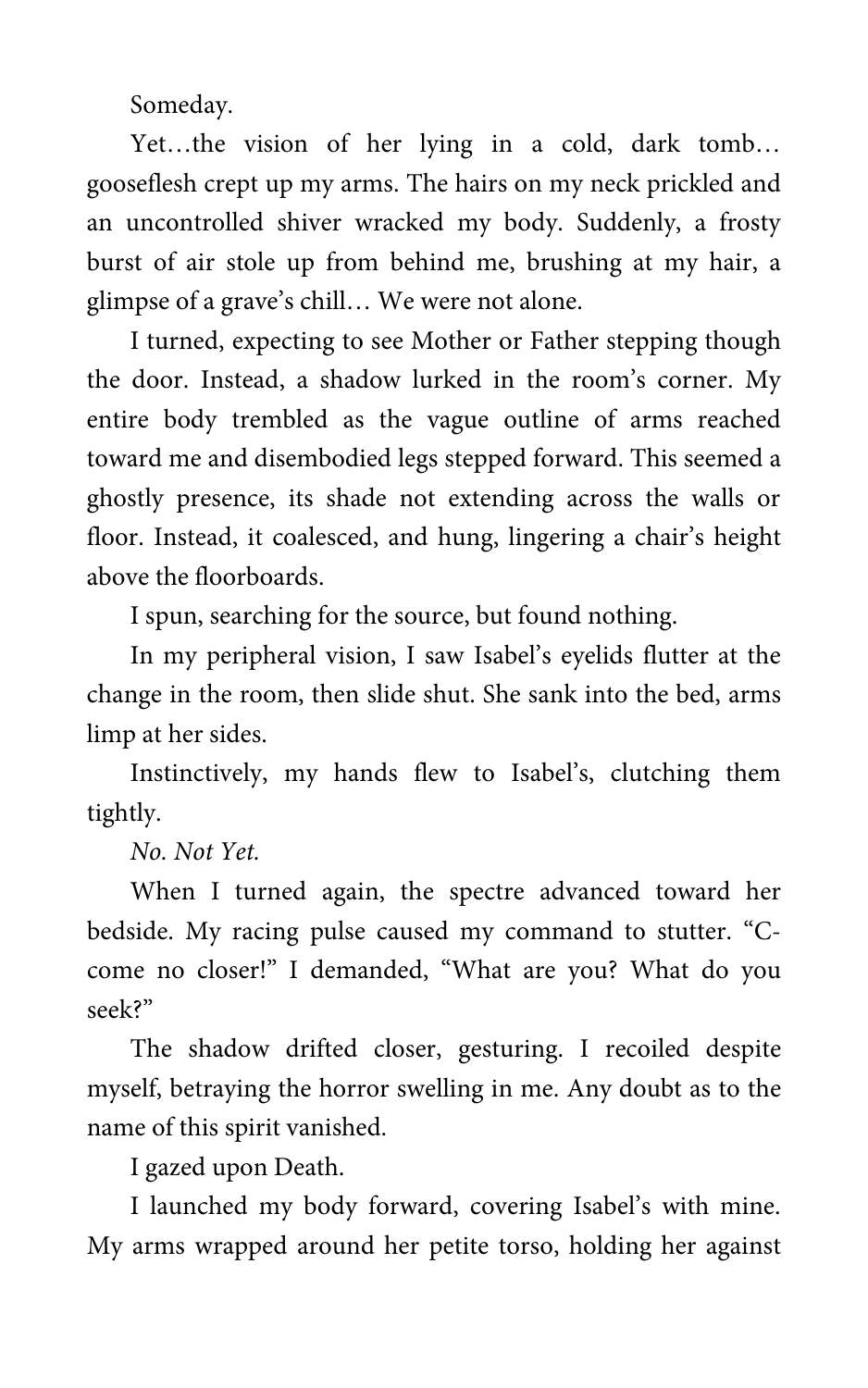me. She lay quite still. Only a muffled cough escaped her lips. "No! Please. She is but six years old. Spirit, you must be mistaken!"

"It is her fate."

Once the first tear escaped, others quickly flowed, streaming down my cheeks. "Please, do not do this!"

"It must be done."

My resolve strengthened. Loosening one of my arms' grip on Isabel, I swiped at my cheeks, banishing those traitorous tears. "I will not let you take her."

The shadow lengthened, darkening a larger area around her bed. Silence crowded the room, then a whisper echoed, offering, "One need only be willing to take her place, to change the child's fate."

My mouth ran dry. *Exchange my life for Isabel's?* "Yes."

"I must warn you—it comes at a price greater than death." The voice did not barter, but demanded outright, "Do you agree?"

I paid little heed to Death's warning. In that moment, the only important thing was saving my baby sister. "Aye."

The shadow morphed again before engulfing me.

EVERYTHING VANISHED. A cold, stinging sensation crept into my fingertips, spreading up my arms little by little. *Whatever is happening, Isabel must not know how excruciating this is. Be brave for her.* Were those thoughts mine or the foul entity's echoes? I did not stop to consider. With teeth grit, my screams remained locked in my chest. Invisible hands clutched my lungs, laboring my breath. Biting cold continued coursing through my body. Frigid tears drifted down my cheek.